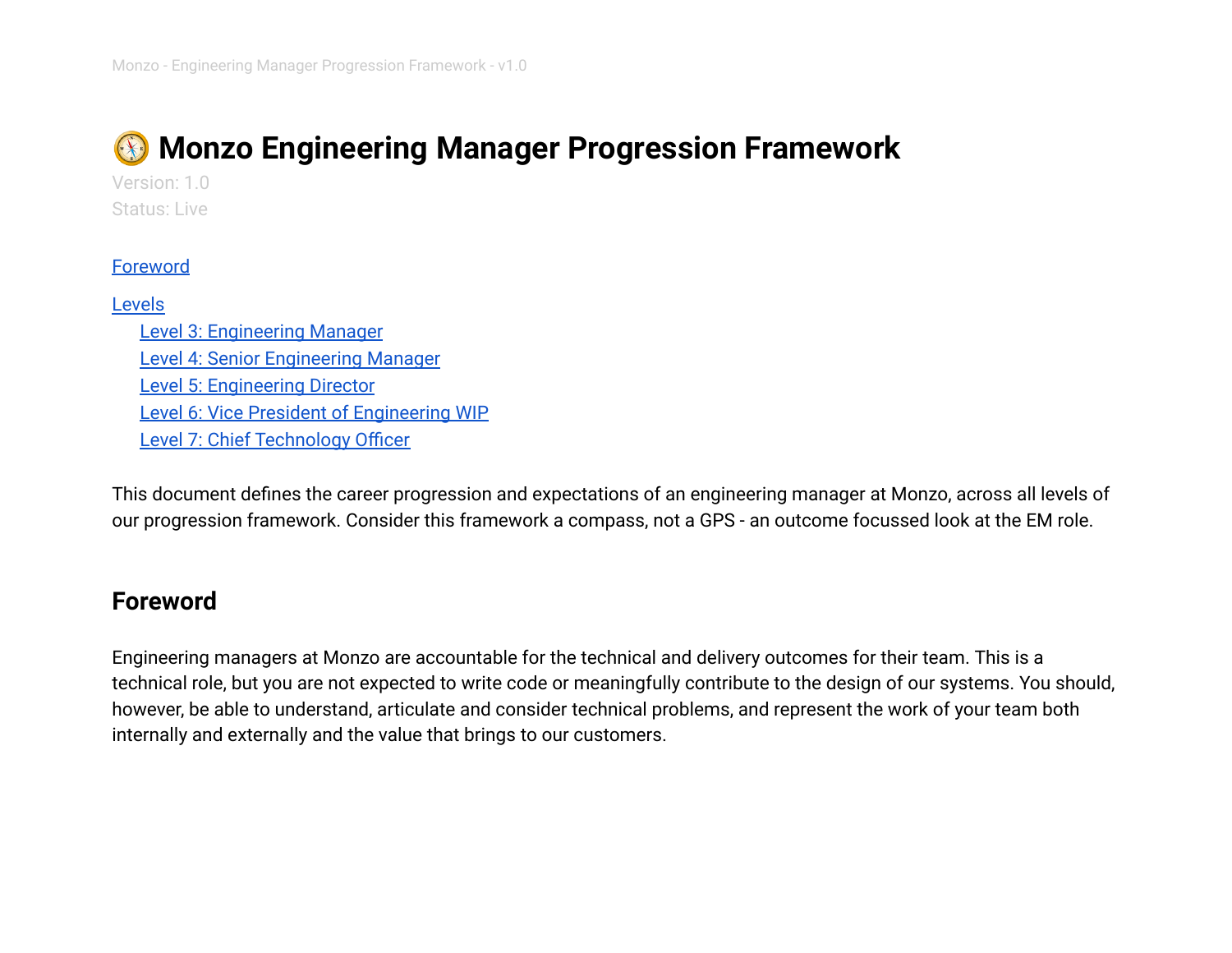Managers are expected to be interrupt driven; a manager should actively work to create focus for the engineers in their team, taking the lead on meetings with stakeholders, planning and sequencing the work of their team (in collaboration with their engineers) and providing relevant updates on progress and achievements.

The goal of the engineering manager is to create an autonomous, high performing team - to foster an environment where decisions are delegated and can be made and communicated effectively. It is not the role of the manager to make these decisions, but to ensure they are made.

Managers demonstrate impact through developing their people, as well as organisation, planning and communication within their team or area. This differs from the tech lead, where the tech lead primarily demonstrates impact through their code, and their influence on the code and systems of others.

While the roles are distinct, there are often cases where they overlap - the key here is creating space for individuals to focus on where they are most highly leveraged. If a tech lead is unable to focus their time on the technical problems within the team due to spending their time planning and communicating progress to external stakeholders, that is a poor outcome.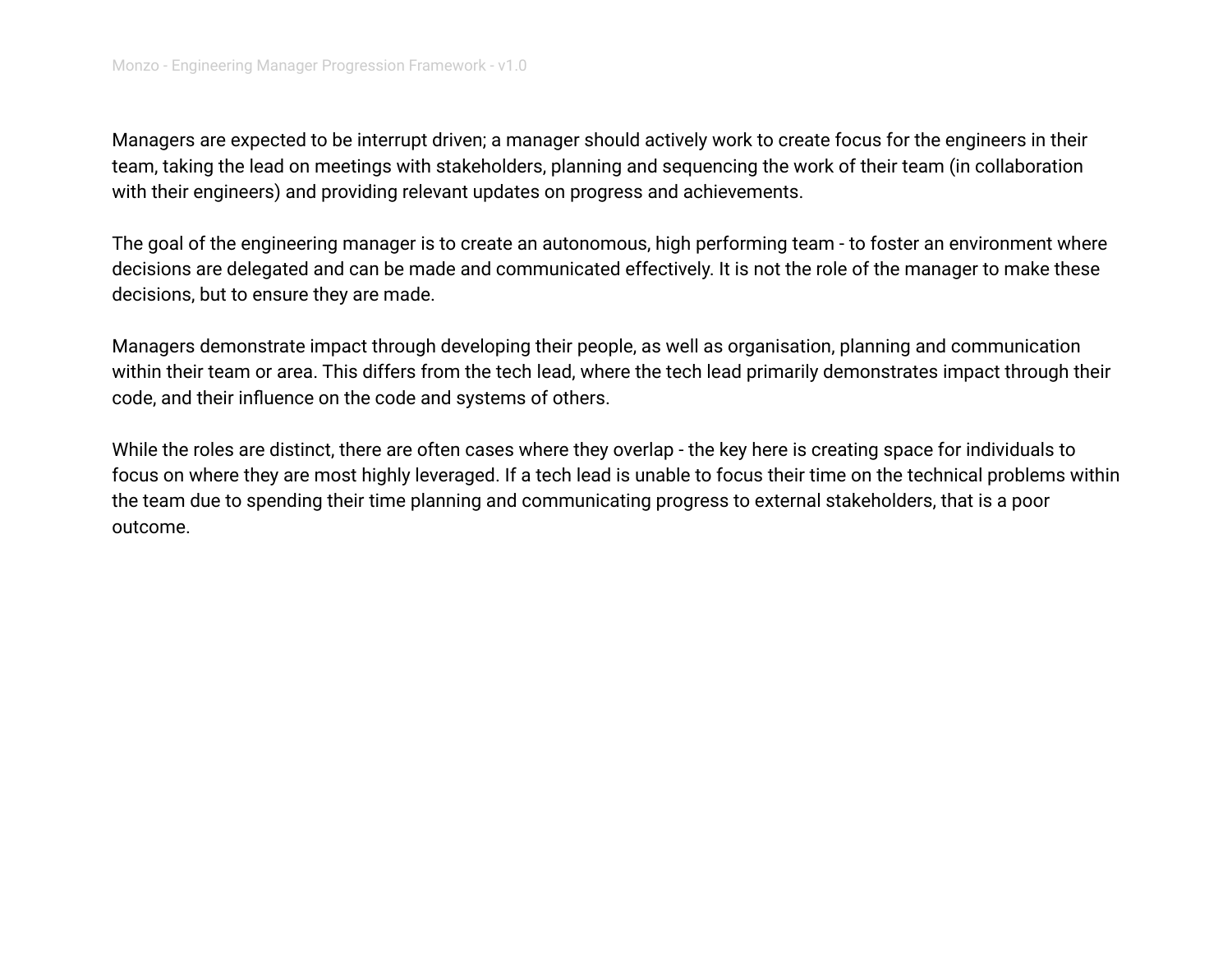## <span id="page-2-0"></span>**Levels**

Unless otherwise stated, behaviours are cumulative.

The behaviours in these tables are focussed on the what, not the how - Engineering Managers will naturally lead in different ways, this framework is agnostic to leadership styles.

#### <span id="page-2-1"></span>**Level 3: Engineering Manager**

**I** An Engineering Manager, leading across 1-2 squads. Responsible for the technical and delivery outcomes for the squad.

| <b>Team and execution</b>                                                                                                                                       | People                                                                                                                                               | Leadership                                                                                                                                              |
|-----------------------------------------------------------------------------------------------------------------------------------------------------------------|------------------------------------------------------------------------------------------------------------------------------------------------------|---------------------------------------------------------------------------------------------------------------------------------------------------------|
| Creates a culture of ownership and<br>accountability within their team. Pushes<br>for decisions to be made effectively and<br>removes blockers that impede team | Creates an inclusive environment in their<br>team, seeks out feedback and adapts<br>ways of working to enable their people to<br>do their best work. | Fosters a healthy dynamic within their<br>team or area, leads on resolving<br>interpersonal conflicts.                                                  |
| progress.<br>Drives team goals forward by organizing<br>the team's work and setting appropriate                                                                 | Sets meaningful development goals and<br>milestones for their reports. Can lead<br>conversations around what their                                   | Builds an excellent relationship with<br>relevant peers in their team (product,<br>design, data, compliance etc). Aligns on<br>key strategic decisions. |
| milestones.<br>Empowers engineers to achieve a high                                                                                                             | engineers need to demonstrate to<br>progress.                                                                                                        | Communicates team progress against<br>milestones at an appropriate cadence to<br>relevant stakeholders.                                                 |
| bar of engineering excellence in their<br>work, creating space for testing,<br>automation, observability, documentation                                         | Aligns the growth of their engineers with<br>the success of their team.<br>Actively develops the people in their team.                               | Raises the visibility of the team's work in<br>the wider organisation, recognising both<br>individual and team achievements.                            |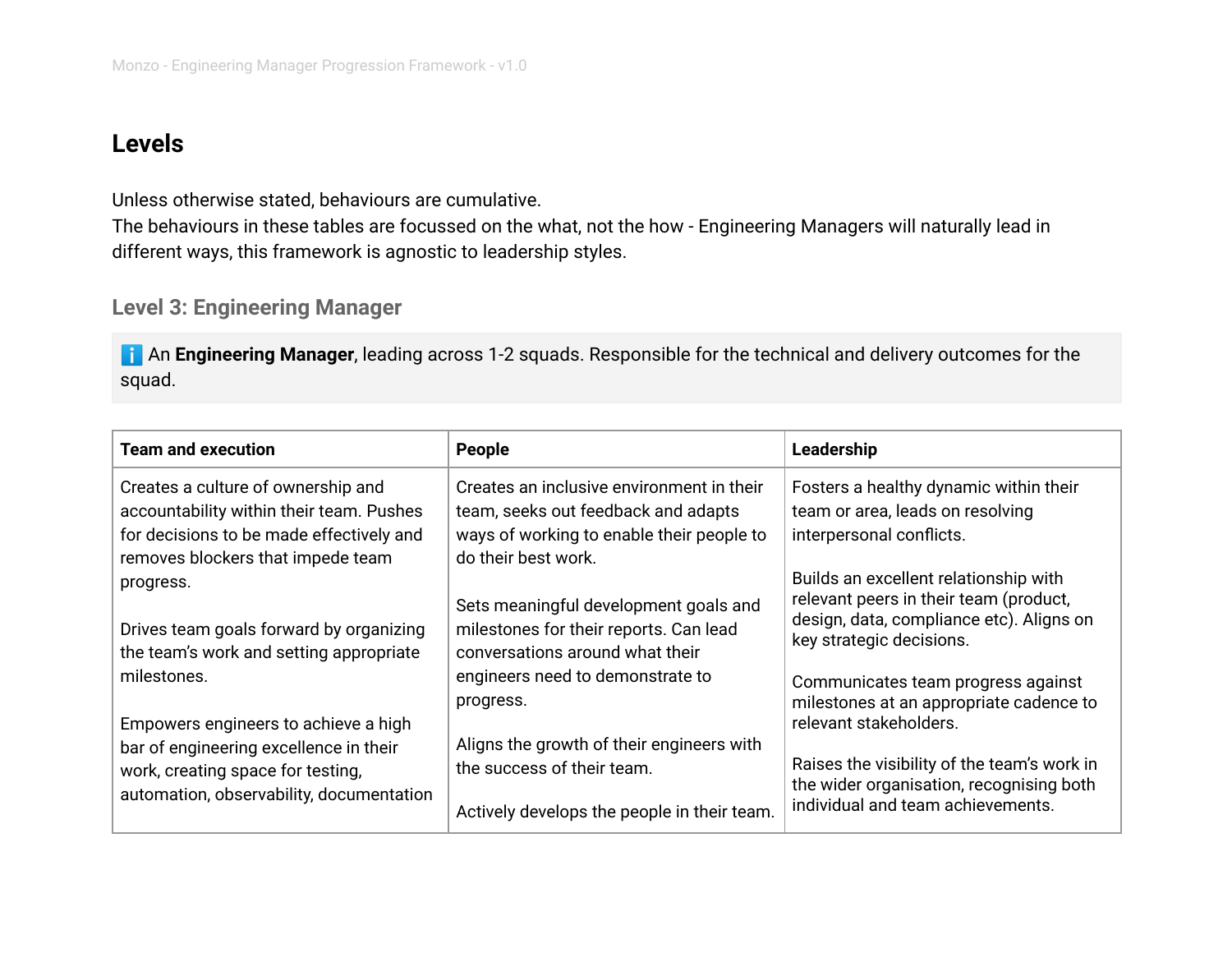| and other important operational<br>concerns.<br>Proactively escalates issues in a timely<br>manner with delivery to appropriate<br>stakeholders | Hires top talent: takes part in interviews<br>and ensures their engineers are taking<br>part in hiring where appropriate, and that<br>their feedback is well calibrated. | Helps messages about company or wider<br>collective changes land consistently in<br>their team, taking cues from their<br>manager. Makes sure everyone<br>understands and is comfortable with<br>those changes. |
|-------------------------------------------------------------------------------------------------------------------------------------------------|--------------------------------------------------------------------------------------------------------------------------------------------------------------------------|-----------------------------------------------------------------------------------------------------------------------------------------------------------------------------------------------------------------|
| Keeps the team directionally aligned with                                                                                                       | Retains their people - proactively<br>identifies flight risks and takes                                                                                                  | Seeks out feedback on key decisions or                                                                                                                                                                          |
| their goals.                                                                                                                                    | meaningful steps to solve the underlying<br>problem.                                                                                                                     | approaches from other engineering<br>managers and teammates.                                                                                                                                                    |
| Proactively manages incidents (as                                                                                                               |                                                                                                                                                                          |                                                                                                                                                                                                                 |
| incident manager) directly affecting their                                                                                                      | Seeks out, composes and delivers                                                                                                                                         |                                                                                                                                                                                                                 |
| team or area.                                                                                                                                   | constructive feedback to their reports.                                                                                                                                  |                                                                                                                                                                                                                 |
|                                                                                                                                                 | Helps their people to independently pull                                                                                                                                 |                                                                                                                                                                                                                 |
| Ensures the team owns the operations of<br>their systems. Sets up on-call rotas,                                                                | and deliver feedback.                                                                                                                                                    |                                                                                                                                                                                                                 |
| ensures playbooks are created and                                                                                                               | Ensures new joiners in their team are set                                                                                                                                |                                                                                                                                                                                                                 |
| pushes for teams to fully understand the                                                                                                        | up for success.                                                                                                                                                          |                                                                                                                                                                                                                 |
| contributing factors to any incidents                                                                                                           |                                                                                                                                                                          |                                                                                                                                                                                                                 |
|                                                                                                                                                 | Sets a high bar for individual                                                                                                                                           |                                                                                                                                                                                                                 |
| Creates effective systems for managing                                                                                                          | performance. Appropriately manages                                                                                                                                       |                                                                                                                                                                                                                 |
| work. Maintains a healthy shipping<br>cadence by balancing short and long term                                                                  | performance concerns.                                                                                                                                                    |                                                                                                                                                                                                                 |
| priorities, and appropriately unblocking<br>others when needed.                                                                                 | Clearly and concisely represents their<br>engineers in calibration and promotion<br>forums                                                                               |                                                                                                                                                                                                                 |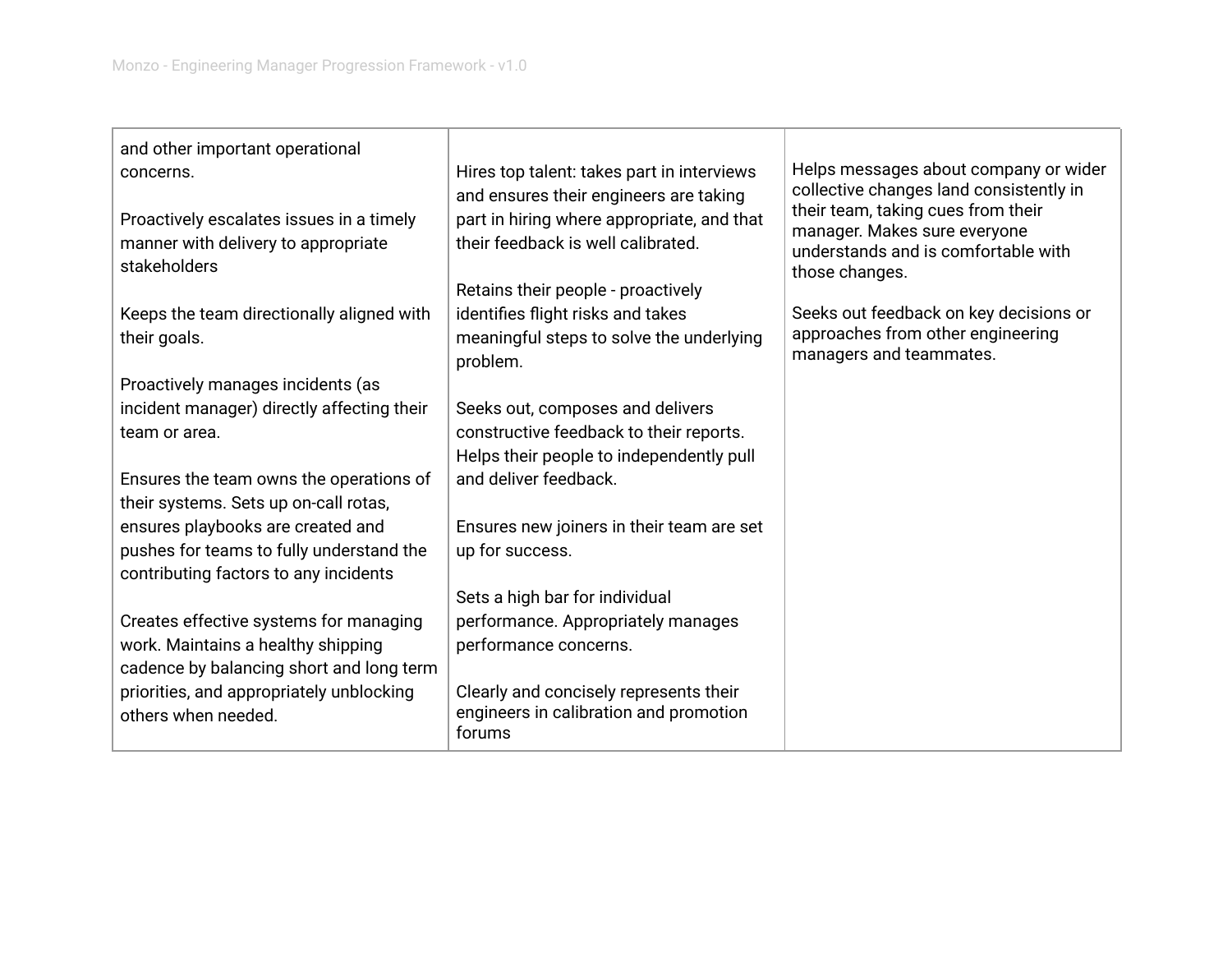## <span id="page-4-0"></span>**Level 4: Senior Engineering Manager**

ℹ️ A **Senior Engineering Manager** leads across a medium sized area of the business, usually consisting of 2-4 teams.

| <b>Teams and execution</b>                                                                                                                                                                                             | People                                                                                                                                                                                                | Leadership                                                                                                                                                                                                           |
|------------------------------------------------------------------------------------------------------------------------------------------------------------------------------------------------------------------------|-------------------------------------------------------------------------------------------------------------------------------------------------------------------------------------------------------|----------------------------------------------------------------------------------------------------------------------------------------------------------------------------------------------------------------------|
| Leads across a number of teams or<br>different streams of delivery.                                                                                                                                                    | Manages other engineering managers.                                                                                                                                                                   | Demonstrates commercial and business<br>awareness for their area. Articulates the                                                                                                                                    |
| Delegates decision-making and follows<br>through to verify.                                                                                                                                                            | Coaches and mentors senior engineers.<br>Helps develop new senior engineers<br>either directly or indirectly.                                                                                         | purpose of their work in the eyes of the<br>customer and the business.                                                                                                                                               |
| Uses data to inform their decision making,<br>where data isn't available takes<br>meaningful steps to introduce monitoring<br>to improve the quality of decision making<br>in the team.                                | Sets high quality personal development<br>plans for their people. Finds ways to<br>leverage engineering expertise in their<br>teams on company-wise issues.                                           | Proactively engages with Monzo "being a<br>bank". Builds strong relationships with<br>second (and third) line stakeholders, plays<br>an active role in assurance work related to<br>their team.                      |
| Balances work on short term, tactical<br>changes to align with a broader strategy<br>for their area. Proactive in deviating from<br>a strategy when it makes sense, and<br>clearly communicates that change.           | Seeks diverse perspectives, and delivers<br>high quality developmental feedback.<br>Accountable for line management<br>decisions in their area. Proactive but<br>empathetic when managing performance | Proactively lands key company messages<br>or changes in their area. Frames and adds<br>perspective relevant to their team, and<br>creates space to understand feedback.<br>Offers input, challenge or perspective on |
| Effectively staffs and structures their<br>teams to enable them to accomplish their<br>goals. Makes rational decisions related to<br>seniority or skills. Gets wider stakeholder<br>buy in on budget and hiring plans. | concerns.<br>Actively plans for engineers leaving the<br>company. Breaks down knowledge silos<br>and ensures we record relevant<br>knowledge during someone's                                         | calibration ratings and decisions.<br>Contributes to the betterment of<br>engineering practices at a company level.                                                                                                  |
| Raises the bar for technical excellence in<br>their area, empowering engineers to make                                                                                                                                 | off-boarding.<br>Mentors other engineering managers.                                                                                                                                                  |                                                                                                                                                                                                                      |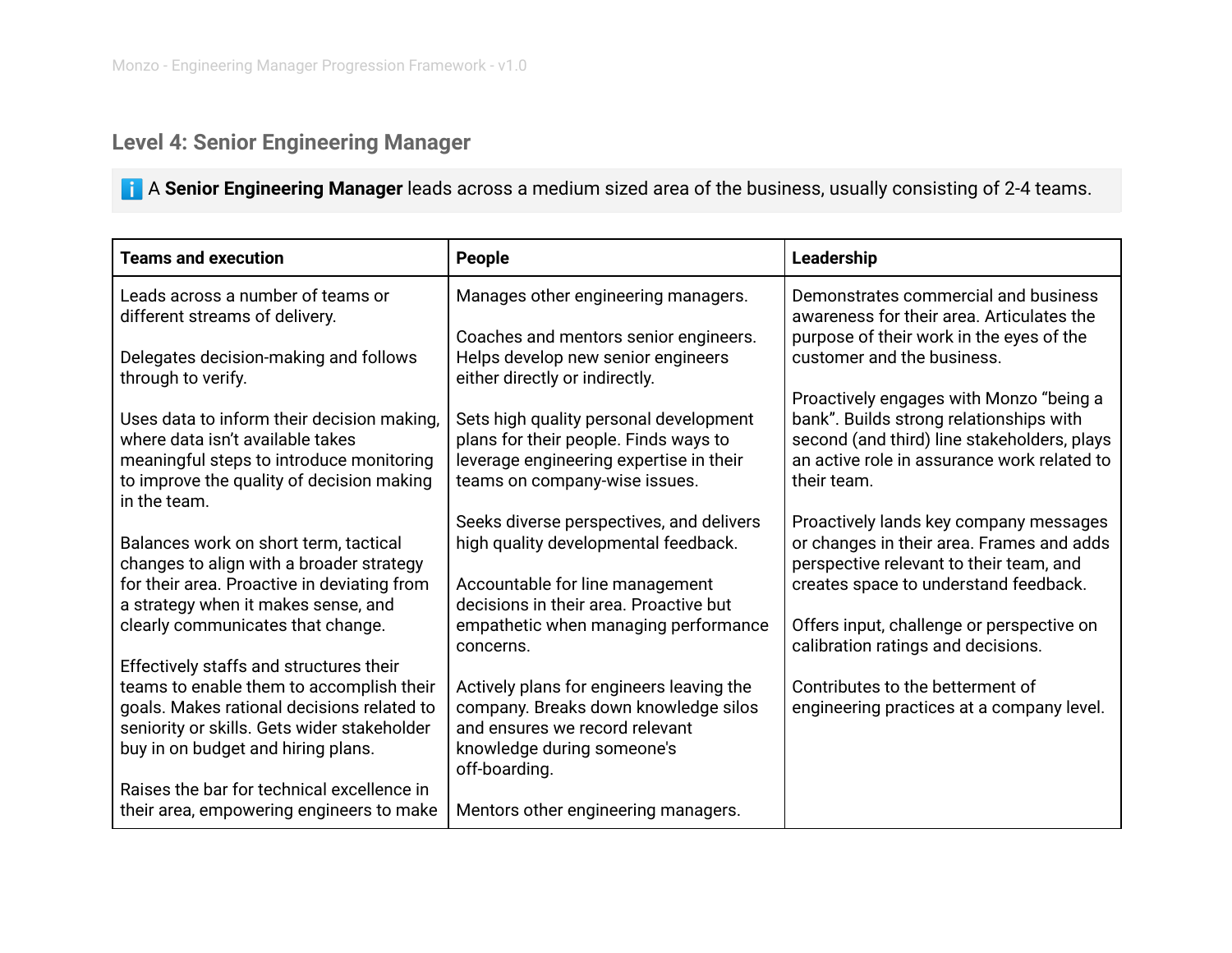| and own key decisions around speed or<br>quality trade-offs.                                                                                                                                      |  |
|---------------------------------------------------------------------------------------------------------------------------------------------------------------------------------------------------|--|
| Empowers managers in setting goals and<br>objectives for their team. Aligns<br>objectives for their area to a common<br>narrative or mission (in turn aligned to<br>their collective or company). |  |
| Ensures key technical decisions have the<br>relevant stakeholder buy in and support.                                                                                                              |  |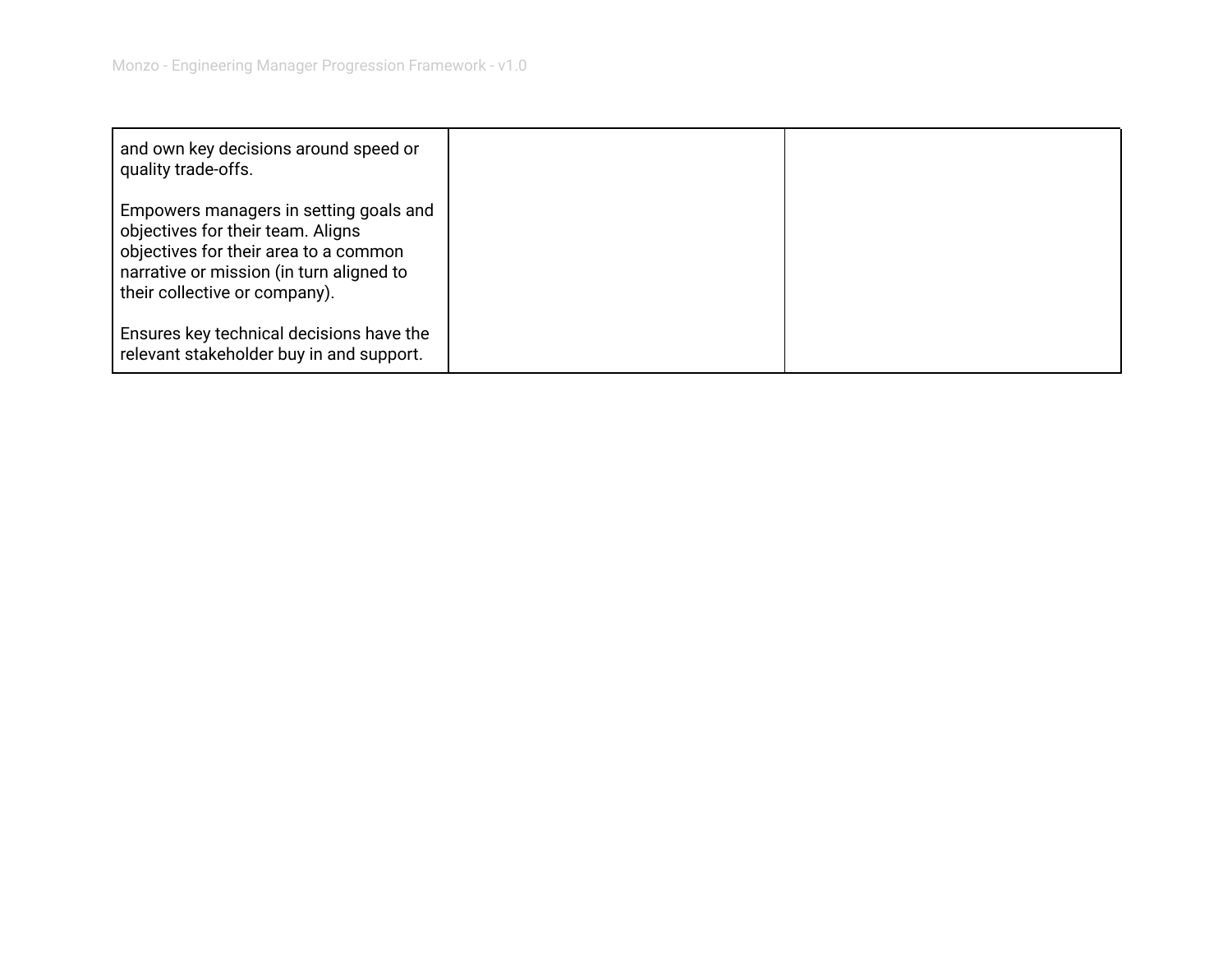### <span id="page-6-0"></span>**Level 5: Engineering Director**

**i** At L5, Engineering Directors are responsible for a vertical area of the business, most typically a collective. Think of an Engineering Director as the CTO of their collective, partnered with the relevant exec or leader. Engineering Directors are highly independent leaders.

| <b>Organisation and execution</b>                                                                                                                                                                                                                                                                                                                                                                                                                                                         | People                                                                                                                                                                                                                                                                                                                                                                                    | Leadership                                                                                                                                                                                                                                                                                                                                                                                                         |
|-------------------------------------------------------------------------------------------------------------------------------------------------------------------------------------------------------------------------------------------------------------------------------------------------------------------------------------------------------------------------------------------------------------------------------------------------------------------------------------------|-------------------------------------------------------------------------------------------------------------------------------------------------------------------------------------------------------------------------------------------------------------------------------------------------------------------------------------------------------------------------------------------|--------------------------------------------------------------------------------------------------------------------------------------------------------------------------------------------------------------------------------------------------------------------------------------------------------------------------------------------------------------------------------------------------------------------|
| Owns decisions related to staffing and<br>headcount for their collective. Presents<br>clear commercial rationales for<br>headcount investments. Aligns with other<br>disciplines to ensure teams are balanced.                                                                                                                                                                                                                                                                            | Develops an organisation. Makes<br>decisions on where to staff, restructure or<br>invest aligned with the rest of their<br>leadership group.<br>Manages (senior) engineering managers                                                                                                                                                                                                     | Leads large, complex, cross-company<br>projects, often of material importance, to<br>successful conclusions. Sets the bar for<br>cross-functional collaboration between<br>areas of the business.                                                                                                                                                                                                                  |
| Proactively sets a clear forward facing<br>strategy and plan for engineering<br>investments for their area, in partnership<br>with relevant staff engineers.<br>Collaborates with other engineering<br>leaders on cross-collective projects.<br>Takes ownership and effectively<br>delegates actions related to their teams.<br>Builds autonomous teams that do not<br>require continuous oversight.<br>Deeply understands the performance and<br>trajectory of their area - uses data to | and staff engineers.<br>Proactively invests in growth of leaders in<br>their area, and within the larger<br>engineering discipline.<br>Contributes to the craft of engineering<br>management as a discipline. Challenges,<br>proposes and executes changes where<br>they are needed.<br>Sets high quality development goals and<br>plans for the most senior engineers in the<br>company. | Inputs into and maintains a budget for<br>their teams or collective.<br>Meaningfully contributes to the success<br>of their organisation. Inputs into the<br>overall strategy or direction, not just<br>engineering.<br>Effectively manages upwards (often to<br>executive stakeholders), offers input and<br>challenge on important decisions that<br>affect the success of their organisation or<br>the company. |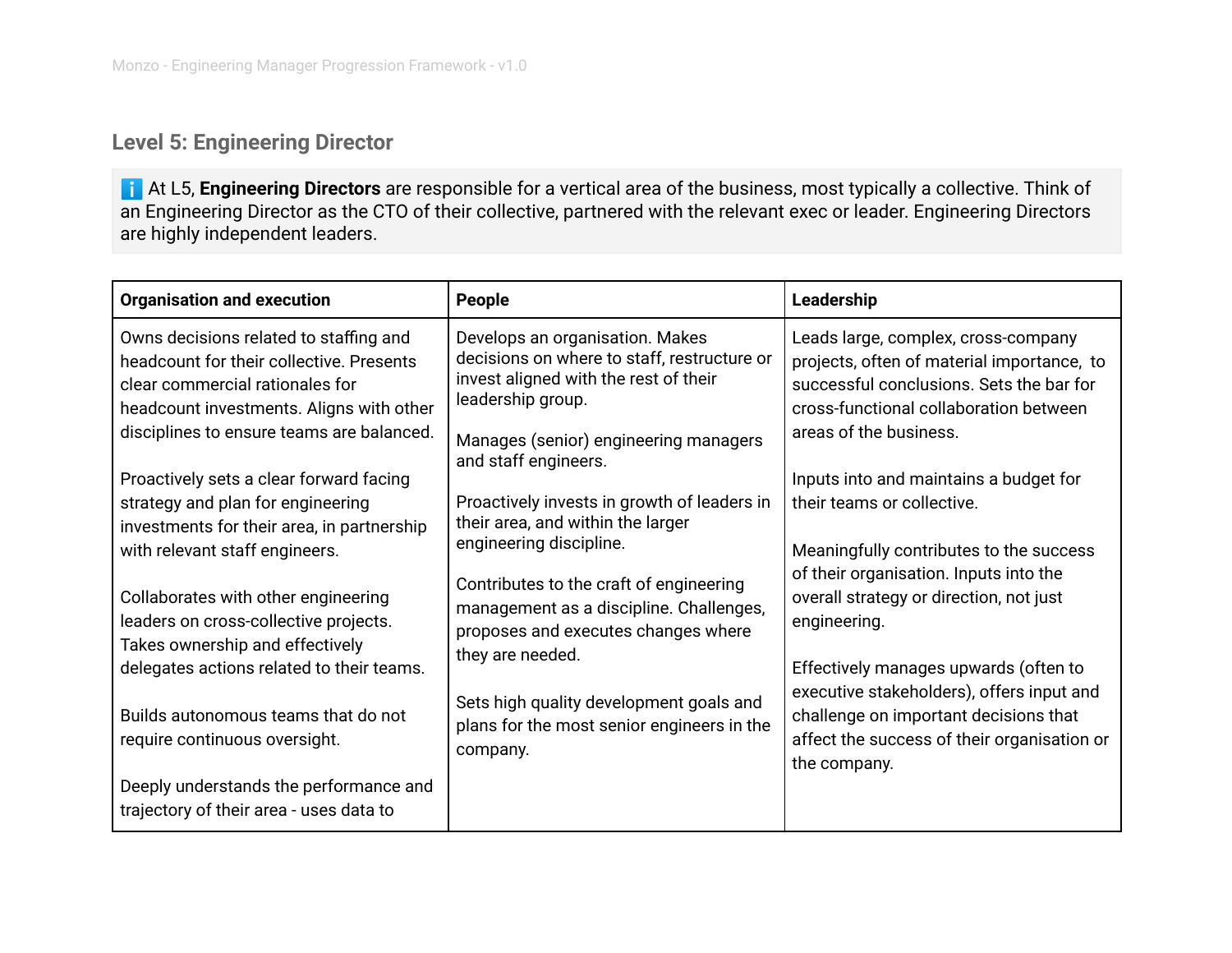| quantify where it makes sense. Calibrates<br>their organization's performance against<br>the rest of the company.                                                                                                     | Leads calibration discussions for their<br>organisation. Actively challenges bias and<br>ensures fair outcomes.                                    | Actively seeks out and actions feedback<br>from their horizontal leadership peers. |
|-----------------------------------------------------------------------------------------------------------------------------------------------------------------------------------------------------------------------|----------------------------------------------------------------------------------------------------------------------------------------------------|------------------------------------------------------------------------------------|
| Responsible for key supplier management<br>related to their area. Demonstrates<br>diligence with choosing and onboarding<br>suppliers.                                                                                | Invests in the health of their organisation.<br>Keeps a finger on the pulse of engineer<br>sentiment. Takes decisive action where it<br>is needed. |                                                                                    |
| Creates repeatable, scalable systems to<br>structure teams, and to plan and deliver<br>work across their area. Takes a "trust and<br>verify" approach to empower managers<br>but demonstrates overall accountability. | Works with and through their managers to<br>constantly improve team performance.                                                                   |                                                                                    |
| Makes pragmatic decisions on whether to<br>build or buy technology in their area, or<br>when to employ a non technical solution.                                                                                      |                                                                                                                                                    |                                                                                    |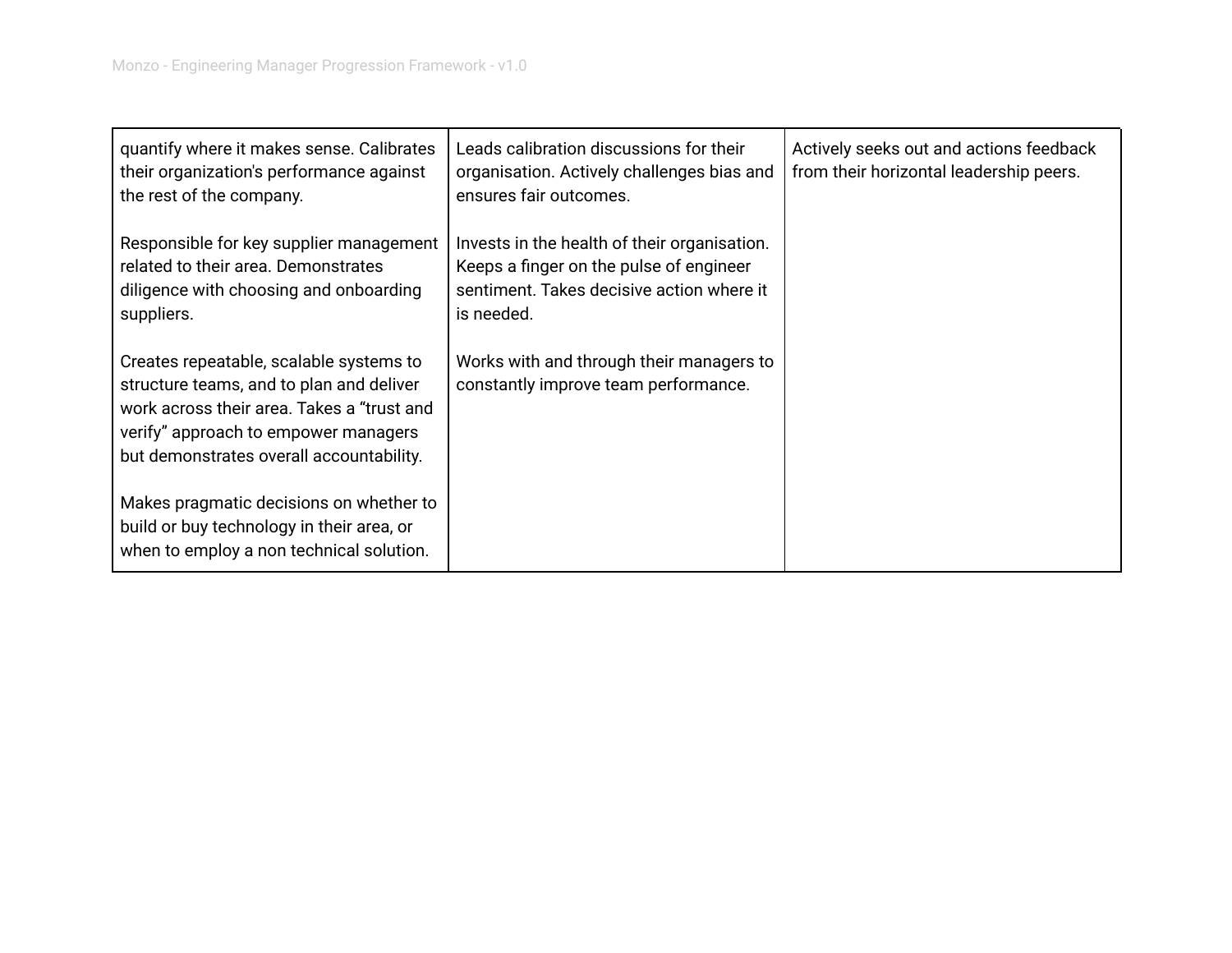## <span id="page-8-0"></span>**Level 6: Vice President of Engineering WIP**

**i** A Vice President of Engineering is responsible for a large, materially important engineering organization in the business, which may span across multiple collectives or subject areas.

| <b>Organisation and execution</b>                                                                                                                                    | People                                                                                                                         | Leadership                                                                                                                                     |
|----------------------------------------------------------------------------------------------------------------------------------------------------------------------|--------------------------------------------------------------------------------------------------------------------------------|------------------------------------------------------------------------------------------------------------------------------------------------|
| Effectively plans work across multiple<br>teams or collectives to achieve<br>company-wide goals.                                                                     | Manages engineering directors, senior<br>engineering managers, staff and principal<br>engineers.                               | Creates and owns key company<br>messages that impact the engineering<br>organisation. Builds trust and calm<br>through their communication.    |
| Owns organisational wide staffing plans.<br>Sequences and prioritises new hires to<br>maximise impact on company objectives.<br>Builds highly autonomous engineering | Cultivates a strong, balanced engineering<br>leadership team across their area. Invests<br>in their bench.                     | Communicates effectively to executives<br>and board members.<br>Divests key information from around the                                        |
| organisations without the need for<br>continuous oversight.                                                                                                          | Actively prioritises and takes meaningful<br>steps to build a diverse, inclusive<br>technology organization.                   | company into their leadership team or<br>areas.                                                                                                |
| Represents engineering at various<br>company forums. Proactively inputs into<br>issues that affect the engineering                                                   | Breaks down silos and creates<br>contingency in materially important areas                                                     | Builds strong relationships with other area<br>leads/execs/VPs. Creates a system<br>where information and issues are easily<br>routed to them. |
| organisation.<br>Drives the creation of forward facing<br>technology strategies for the company or<br>area - leveraged our engineers to create                       | of the business.<br>Sets clear direction around career<br>progression and performance<br>expectations for engineer and manager | Influences company strategy. Leans on<br>engineering expertise but draws from<br>other domain strengths (product, data,<br>infra).             |
| high quality direction and documentation.                                                                                                                            | roles.                                                                                                                         | When needed, can lead or coordinate<br>projects of high importance and urgency<br>to the business, on time, to a high quality.                 |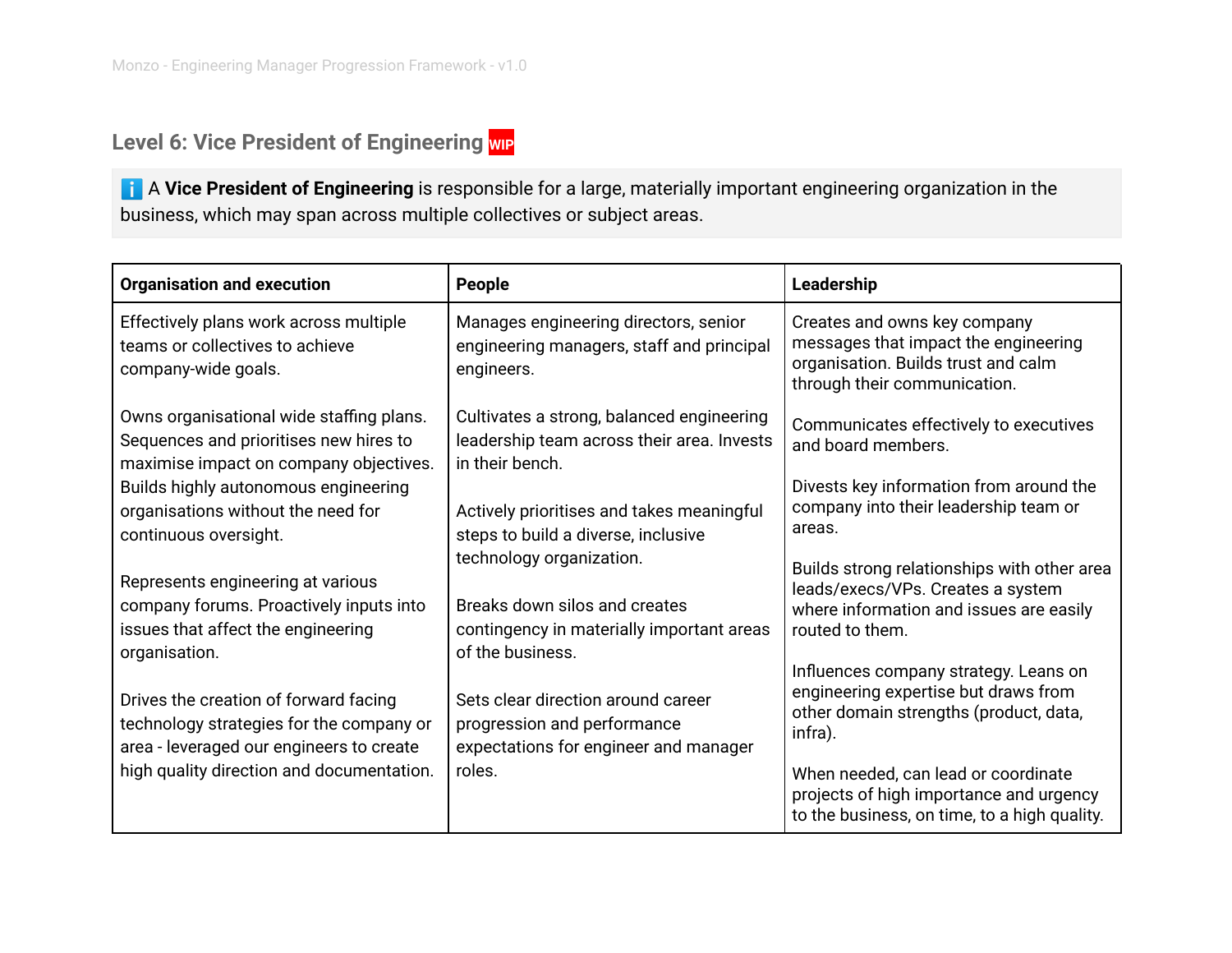<span id="page-9-0"></span>

| Develops high quality discipline        | Proactively plans for the growth and     |  |
|-----------------------------------------|------------------------------------------|--|
| coordination across the company.        | succession of others as the organisation |  |
| Ensures different technical domains are | develops.                                |  |
| well represented.                       |                                          |  |